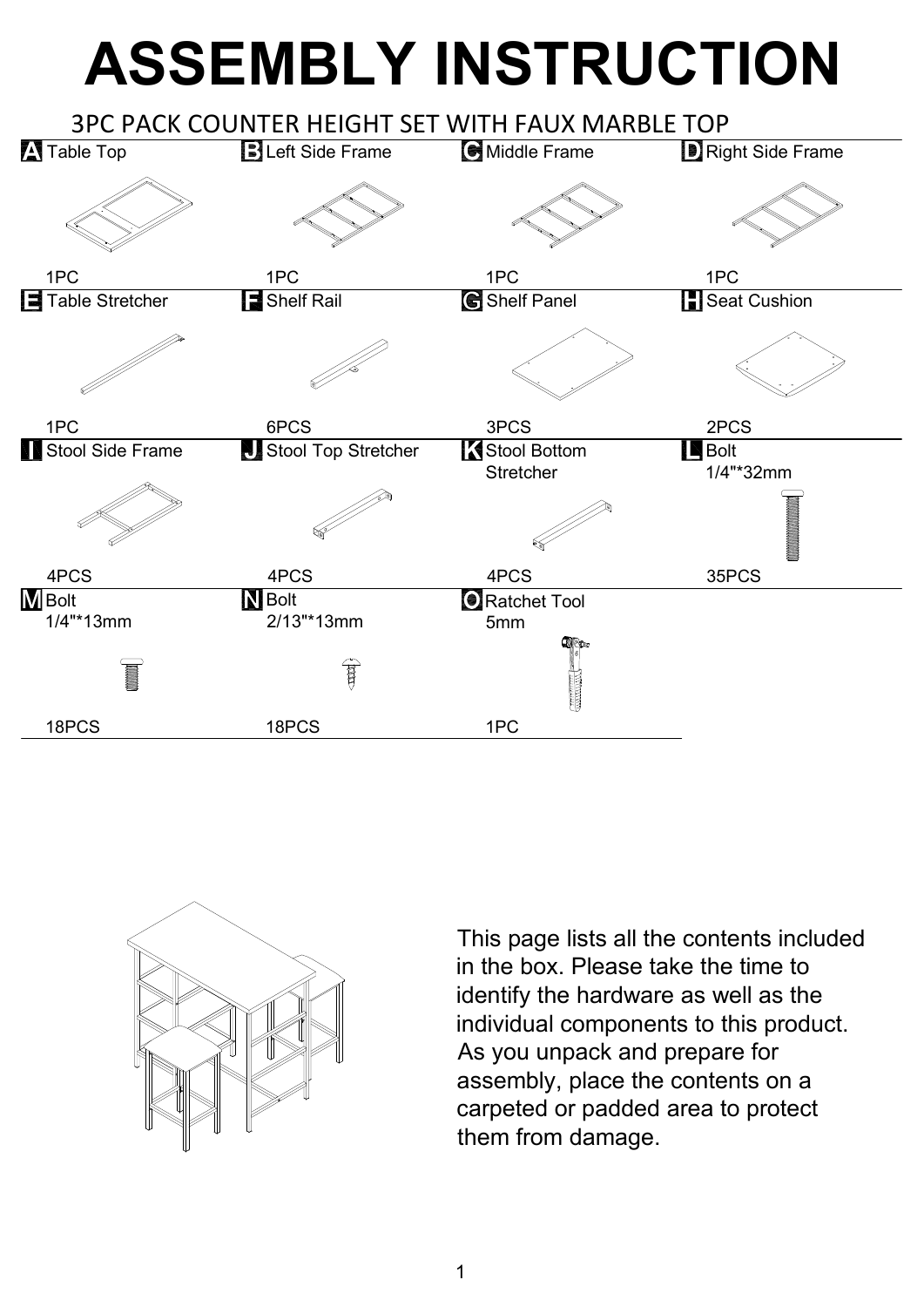## **How to Use the Ratchet Tool (O)**

1. Before assembling the furniture, please adjust the lock as needed.



- 2. Tighten or loosen bolts.
- **Tighten bolts:** Locate the turncap and rotate it clockwise to screw the bolt quickly until it cannot be rotated any more. Then start rotating the handle clockwise to finalize tightening the bolt.



 **Loosen bolts:** Rotate the handle counterclockwise to loosen the bolt. Then continue rotating the turncap in the same direction to remove the bolt completely.

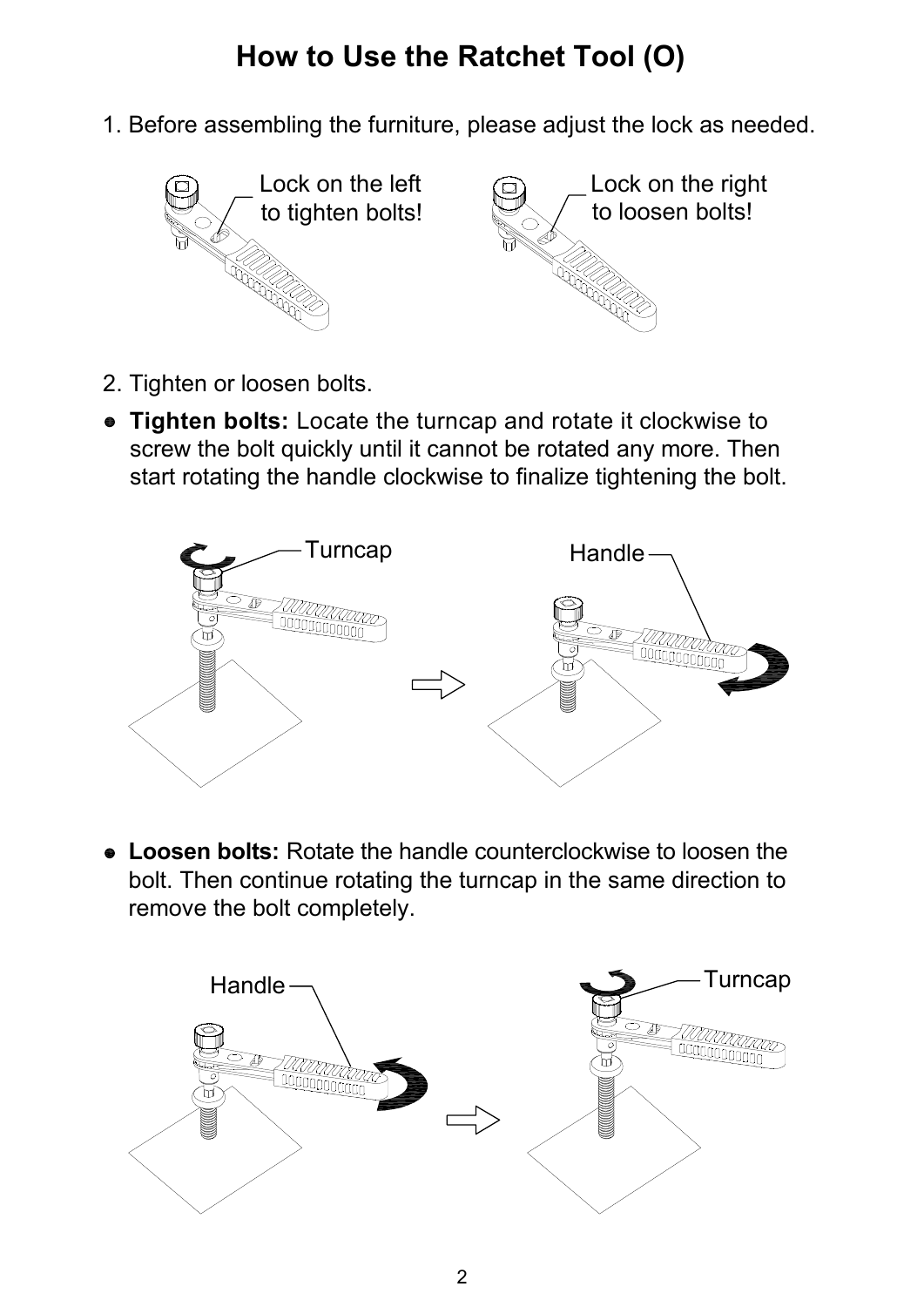

Attach Left Side Frame (B), Right Side Frame (D) and Middle Frame (C) to the Table Top (A), insert the Bolt (L), turn the Ratchet Tool (O) to tighten them.

NOTE: Brackets on Left Side Frame (B) and Middle Frame (C) must be oriented towards the opposite direction as shown.





Attach the Table Stretcher (E) to the Middle Frame (C) and Right Side Frame (D), insert the Bolt (M) and Bolt (L), turn the Ratchet Tool (O) to tighten them.





Attach the Shelf Rail (F) to the Left Side Frame (B) and Middle Frame (C), insert the Bolt (L), turn the Ratchet Tool (O) to tighten them. NOTE: Brackets on Shelf Rail (F) must be oriented towards the inside of the assembly.